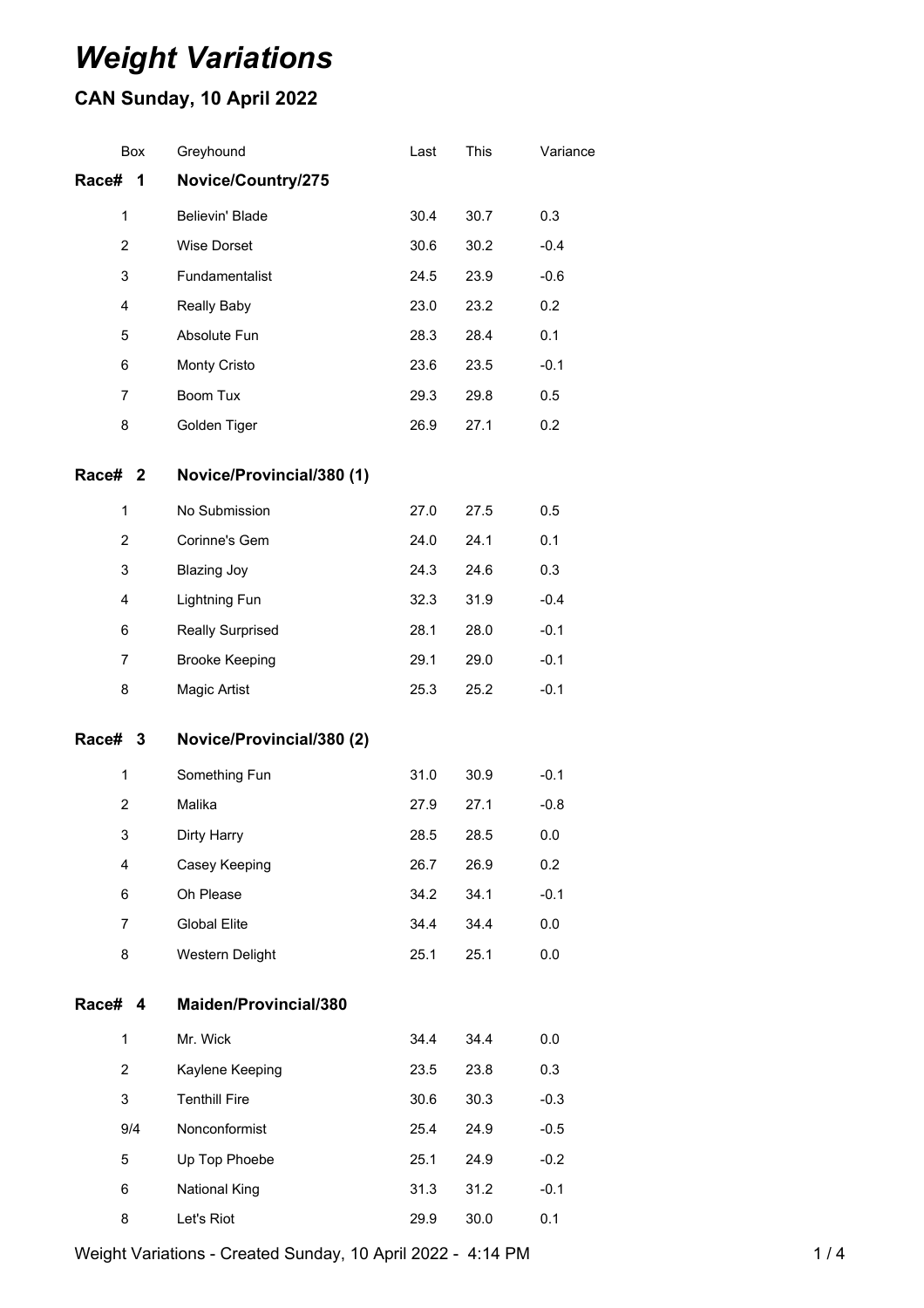### **CAN Sunday, 10 April 2022**

|         | Box              | Greyhound                  | Last | This | Variance |
|---------|------------------|----------------------------|------|------|----------|
| Race# 5 |                  | Grade 6/Country/380        |      |      |          |
|         | 1                | Prime Candy                | 24.5 | 24.4 | $-0.1$   |
|         | $\overline{2}$   | <b>Bill Monelli</b>        | 30.6 | 30.9 | 0.3      |
|         | 9/3              | Hello I'M Texas            | 33.4 | 32.8 | $-0.6$   |
|         | 4                | Zipper Zip Zip             | 26.9 | 27.1 | 0.2      |
|         | 5                | <b>Foxtrot Monelli</b>     | 28.6 | 28.4 | $-0.2$   |
|         | 6                | Run Hide Seek              | 28.8 | 29.0 | 0.2      |
|         | 7                | <b>Back Creek Bella</b>    | 26.5 | 26.9 | 0.4      |
|         | 8                | Bamsy's Girl               | 27.1 | 27.2 | 0.1      |
| Race#   | 6                | Mixed 5/6/Country/275      |      |      |          |
|         | 1                | So Salubrious              | 26.2 | 26.0 | $-0.2$   |
|         | 2                | Wild Tony                  | 34.9 | 34.8 | $-0.1$   |
|         | 3                | Zulu Finesse               | 27.7 | 27.6 | $-0.1$   |
|         | 4                | Mango Salsa                | 34.3 | 34.4 | 0.1      |
|         | 10/5             | <b>Blaxland Miss</b>       | 25.6 | 25.7 | 0.1      |
|         | 6                | Simba Dasher               | 25.9 | 26.2 | 0.3      |
|         | $\overline{7}$   | Akali                      | 26.8 | 26.4 | $-0.4$   |
|         | 8                | <b>Boombox Charlie</b>     | 33.2 | 33.4 | 0.2      |
| Race# 7 |                  | Grade 6/Country/275        |      |      |          |
|         | 1                | Marvista                   | 30.4 | 30.0 | -0.4     |
|         | 2                | <b>Exploded Ravioli</b>    | 31.4 | 31.2 | $-0.2$   |
|         | 3                | Kid Fabio                  | 28.5 | 28.1 | $-0.4$   |
|         | 4                | Andre Andale               | 30.2 | 30.0 | $-0.2$   |
|         | 5                | Cha Cha Moment             | 25.0 | 25.3 | 0.3      |
|         | 6                | Gaggle Of Fun              | 29.3 | 30.0 | 0.7      |
|         | $\overline{7}$   | Raven Loon                 | 25.6 | 25.2 | $-0.4$   |
|         | 8                | Angry Eyes                 | 24.6 | 25.0 | 0.4      |
| Race#   | 8                | Grade 5/Provincial/380 (1) |      |      |          |
|         | 1                | Mepunga Allie              | 26.2 | 25.8 | $-0.4$   |
|         | $\boldsymbol{2}$ | Paige Keeping              | 26.4 | 26.5 | 0.1      |
|         | 3                | <b>Teleport Tilly</b>      | 28.3 | 28.6 | 0.3      |
|         | 4                | Daisy's Boy                | 31.4 | 31.3 | $-0.1$   |
|         | 5                | Fire Fly Ted               | 33.2 | 33.6 | 0.4      |
|         | 6                | Big Boy Bundy              | 30.9 | 30.7 | $-0.2$   |

Weight Variations - Created Sunday, 10 April 2022 - 4:14 PM 2/4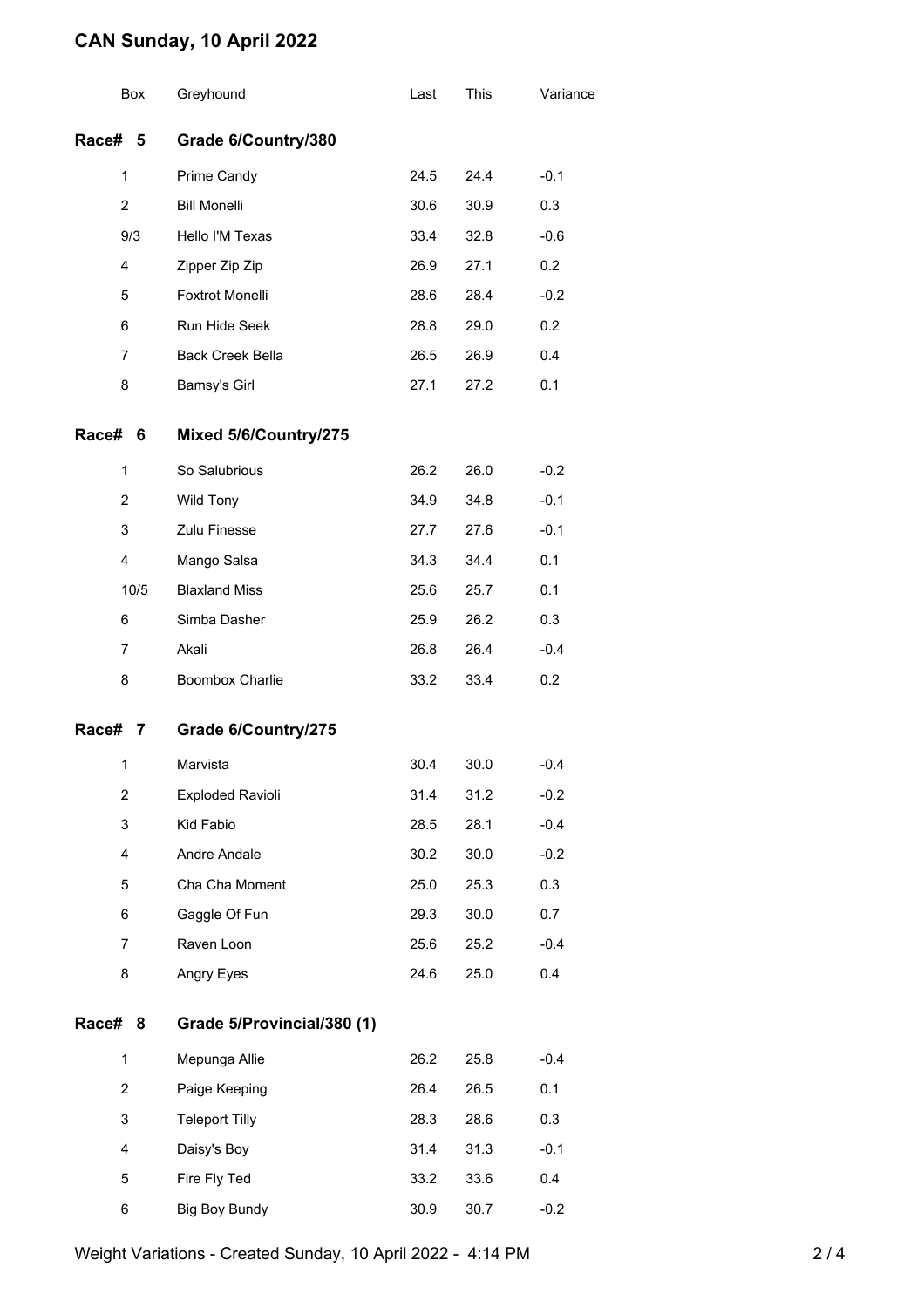### **CAN Sunday, 10 April 2022**

|                | <b>Box</b> | Greyhound                  | Last | This | Variance |
|----------------|------------|----------------------------|------|------|----------|
| 7              |            | Smooth Move                | 26.0 | 26.2 | 0.2      |
| 8              |            | Charos Reward              | 26.3 | 26.5 | 0.2      |
| Race# 9        |            | Novice/Provincial/520      |      |      |          |
| 1              |            | Izuku                      | 32.9 | 32.9 | 0.0      |
| 2              |            | Cover And Count            | 27.0 | 27.1 | 0.1      |
| 4              |            | Pecan Monelli              | 30.0 | 30.1 | 0.1      |
| 5              |            | Sonova Gunn                | 34.4 | 34.2 | $-0.2$   |
| 7              |            | Captain Obvious            | 33.1 | 32.9 | $-0.2$   |
| 8              |            | Born A Star                | 25.2 | 25.6 | 0.4      |
| <b>Race#10</b> |            | Grade 5/Provincial/380 (2) |      |      |          |
| 1              |            | Golden Roses               | 27.1 | 26.8 | $-0.3$   |
| 2              |            | Charos Diamond             | 25.6 | 25.6 | 0.0      |
| 3              |            | Bonanza Monelli            | 30.5 | 30.8 | 0.3      |
| 4              |            | Polly Gray                 | 25.5 | 25.5 | 0.0      |
| 5              |            | Pad Up Boone               | 30.5 | 30.4 | $-0.1$   |
| 6              |            | Deep Pocket Nod            | 32.5 | 32.0 | $-0.5$   |
| 7              |            | Honey Hush                 | 23.3 | 24.0 | 0.7      |
| 8              |            | Scared Lomar               | 30.4 | 30.7 | 0.3      |
| <b>Race#11</b> |            | Mixed 4/5/Country/275      |      |      |          |
| 1              |            | Unknown Fun                | 30.8 | 31.4 | 0.6      |
| 2              |            | One Chance                 | 28.2 | 27.8 | $-0.4$   |
| 3              |            | Ant Man                    | 27.3 | 27.0 | $-0.3$   |
| 4              |            | Abbey Siobhan              | 29.5 | 29.5 | 0.0      |
| 5              |            | Wake Up Geoff              | 31.4 | 31.7 | 0.3      |
| 6              |            | Carapaz                    | 25.5 | 25.7 | 0.2      |
| 7              |            | <b>Twisted Odds</b>        | 30.6 | 30.2 | $-0.4$   |
| 8              |            | Son Of Bamsy               | 31.8 | 31.1 | $-0.7$   |
| <b>Race#12</b> |            | Grade 5/Country/380        |      |      |          |
| 2              |            | King Of Saxony             | 30.8 | 30.8 | 0.0      |
| 3              |            | Molfetta Dawn              | 26.7 | 26.7 | 0.0      |
| 4              |            | Animosus                   | 28.6 | 28.8 | 0.2      |
| 5              |            | Ned Keeping                | 33.3 | 33.6 | 0.3      |
| 6              |            | Zulu Brave                 | 31.6 | 31.9 | 0.3      |
| $\overline{7}$ |            | Global Road                | 32.0 | 31.8 | $-0.2$   |